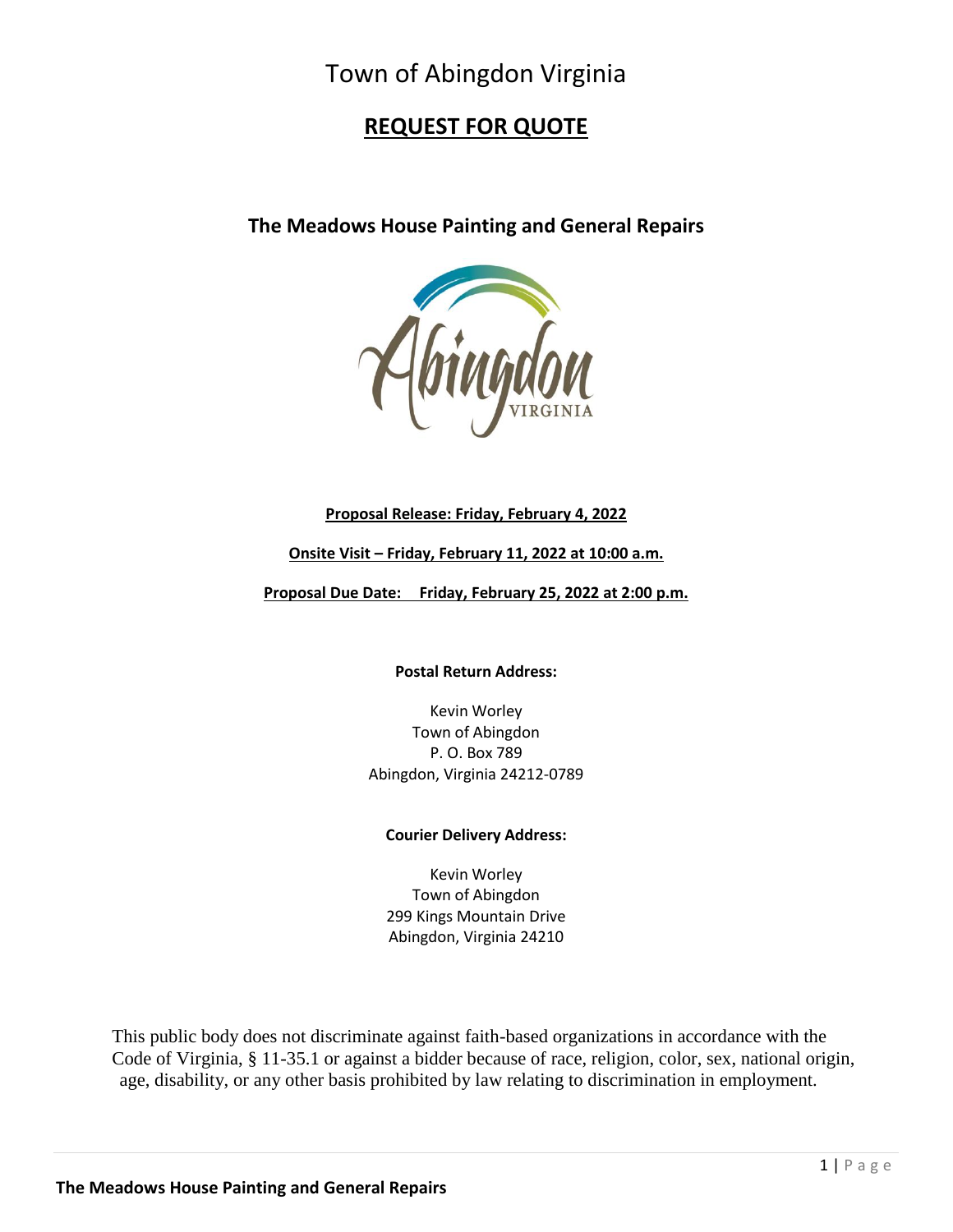## **TABLE OF CONTENTS**

| Page |  |  |  |  |  |
|------|--|--|--|--|--|
|      |  |  |  |  |  |
|      |  |  |  |  |  |
|      |  |  |  |  |  |
|      |  |  |  |  |  |
|      |  |  |  |  |  |
|      |  |  |  |  |  |
|      |  |  |  |  |  |
|      |  |  |  |  |  |
|      |  |  |  |  |  |
|      |  |  |  |  |  |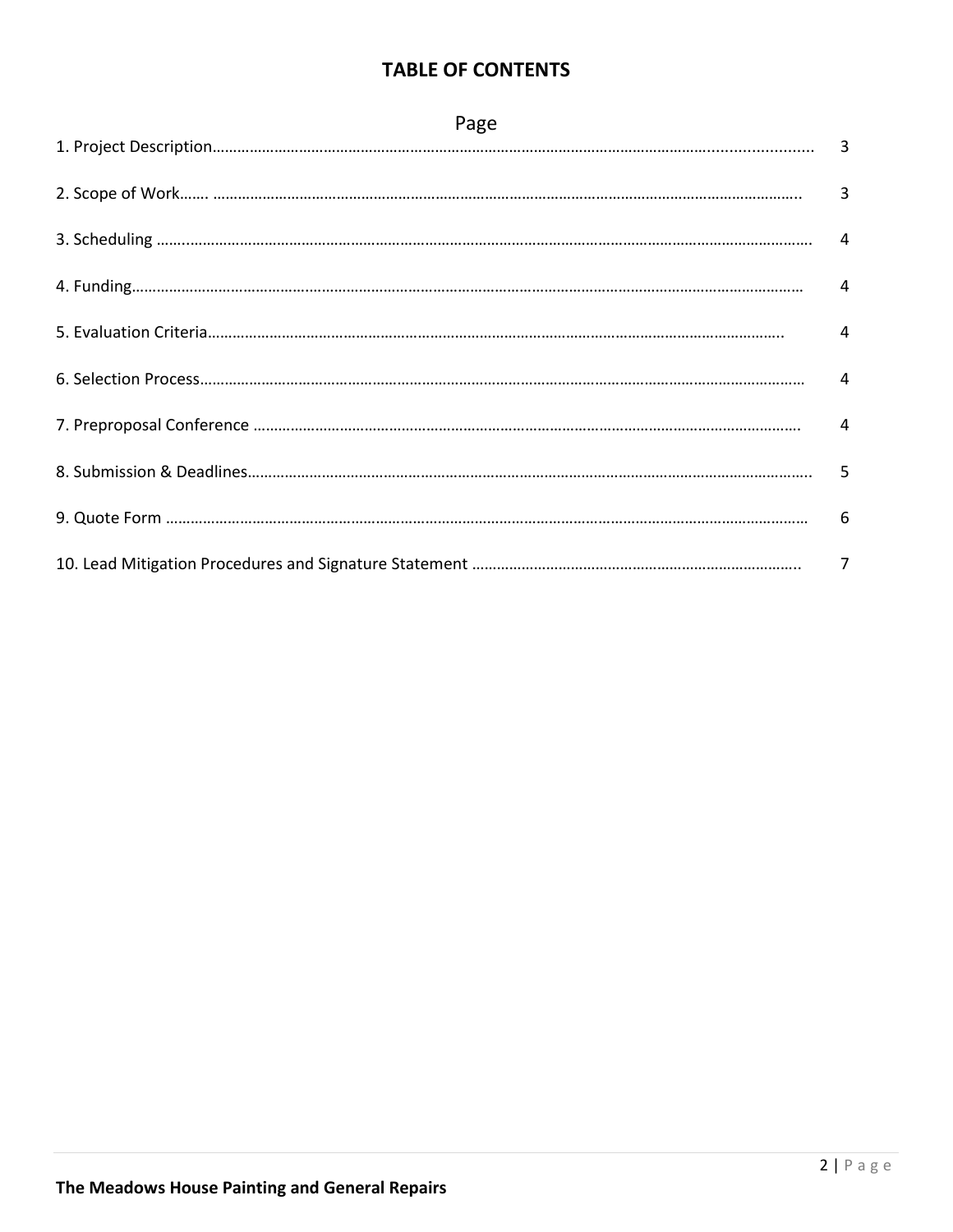## **Meadows House Painting and General Repairs**

## **PROJECT DESCRIPTION**

The Town is requesting quotes from qualified companies and contractors for painting and general repairs to The Meadow House located within The Meadows Sports Complex in the Town of Abingdon.

### **SCOPE OF WORK**

The work will include, but is not limited to:

- 1. Removing vines, vegetation and non-essential wires from the exterior of the structure.
- 2. Cleaning out all gutters of the structure.
- 3. Clean out debris on top of chimneys.
- 4. Securing any loose gutters and/or downspouts.
- 5. Replace broken or missing downspouts of the structure. Replacements considerations should include replica materials versus original materials. The Town of Abingdon reserves the right to approve or reject all materials used for repairs prior to the installation.
- 6. Lightly pressure wash around all windows to remove only loose paint and carefully retain all scrapings for proper disposal. Lead mitigation procedures must be followed during this project.
- 7. Prep any exterior windows of the structure for painting. Including but not limited to installing backing rod and caulk in any gaps over ¼" and caulking gaps less than ¼".
- 8. Lightly scrape around all rear exterior doors, front main entrance door and window above the front main entrance. Retain any scrapings for proper disposal. Lead mitigation procedures must be followed during this project.
- 9. Reglaze around windows in exterior doors and above front main entrance.
- 10. Prep front porch columns. Add appropriate repair material prior to painting. Retain any scrapings for proper disposal. Lead mitigation procedures must be followed during this project.
- 11. Remove broken and damaged stucco from around the front porch stoop. Repaint white as to match the rest of the house.
- 12. Install Black Galvanized Chimney Caps on each Chimney. Contractor to measure sizes and supply materials.
- 13. Replace/repair any flashing around the structure chimneys. Care must be exercised not to damage roofing tiles.
- 14. Lightly pressure wash the exterior of the structure to remove dirt. Do not remove additional paint. Retain any scrapings for proper disposal. Lead mitigation procedures must be followed during this project.
- 15. Painting exterior surfaces of the structure to include: (No unpainted surfaces shall be painted)
	- a. Chimneys
	- b. Front of house approx. 90' L x 20' H
	- c. Front entrance and balcony
	- d. All exterior windows
	- e. Front porch columns
	- f. All exterior doors and trim
	- g. Soffits and Fascia
	- h. Front porch stoop vertical face brick (do not paint concrete porch or unpainted brick)

## **Painting is to fully encapsulate the areas listed above to meet the guidelines for Lead Mitigation.**

NOTE: If additional work is required onsite to complete the Scope of Work or items arise as a result of completing the Scope of Service, the Contractor and the Town will negotiate a price for labor and materials prior to the completion of the contracted services.

All surfaces shall have a minimum of 1 coat of primer on bare wood and/or bricks and 2 coats of paint on all surfaces. **Painting is to fully encapsulate the areas listed in the Scope of Work to meet the guidelines for Lead Mitigation.**  Contractor will supply all paint and repair materials for the project. **PAINT: Exterior Grade – Valspar Storm Coat, Sherwin Williams Weather Shield or equivalent.** All labor, tools and equipment used in the performance of the work (i.e., pressure washers, ladders, lifts, brushes, rollers, drop cloths, sanders, hand tools, etc.) shall be provided by the contractor.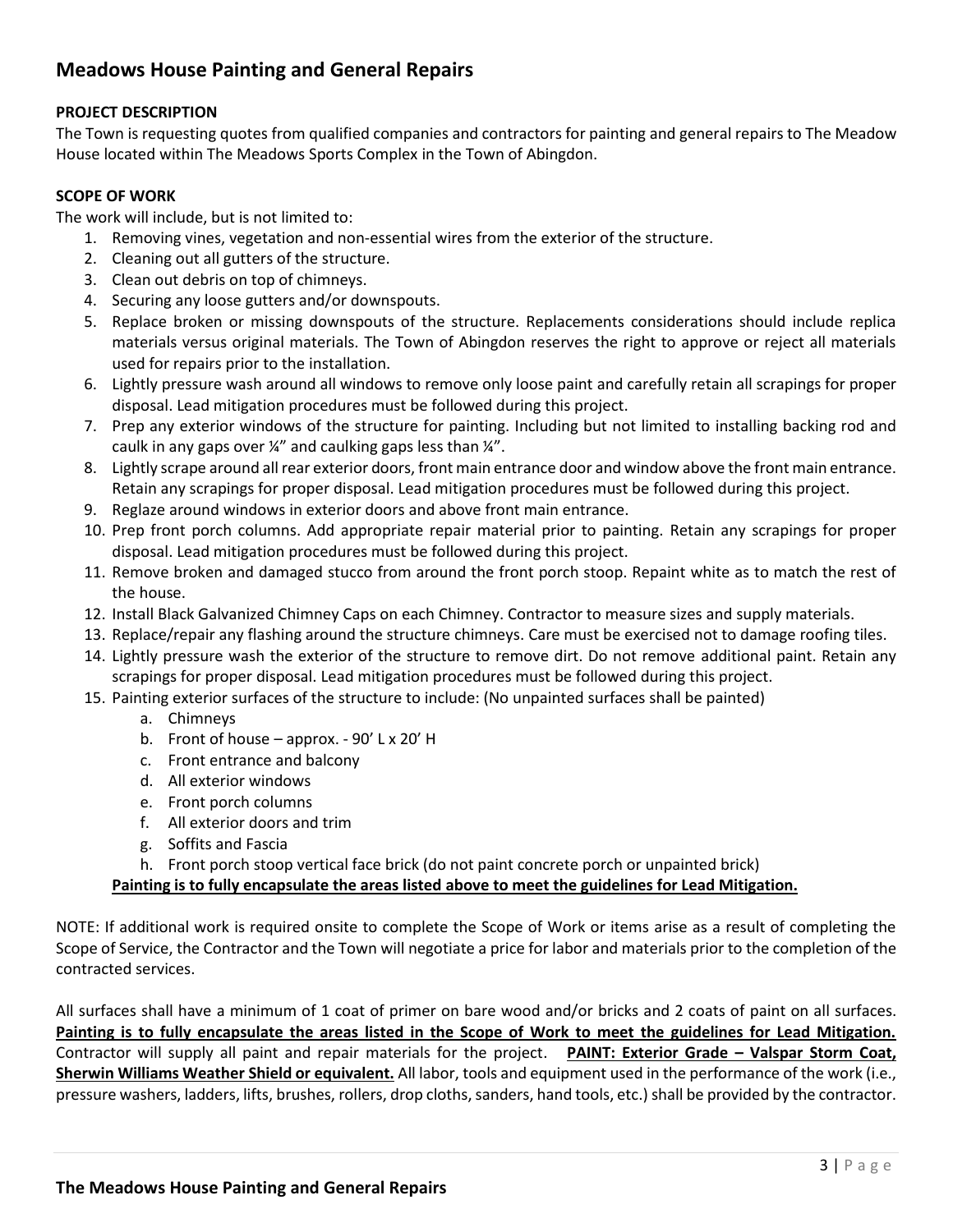When using solvents for cleaning brushes, or using other non-environmentally friendly chemicals, the Contractor is required to capture or save the used chemicals for safe disposal. The cost for disposal is entirely the responsibility of the Contractor. At no time shall the Contractor improperly dispose of solvents or chemicals by dumping them into the sewer system or on the ground.

#### **SCHEDULING**

It is the Town's desire to have all the work begin at the earliest convenience based on weather and optimum temperatures. **Substantial Completion by Friday, May 20, 2022**, unless the Town determines with Contractor that weather and/or optimum temperatures would affect the final desired outcome**. Final completion by Friday, June 3, 2022**, unless additional days are awarded based on weather and temperatures.

#### **FUNDING**

Funding for the requested nonprofessional services will be from the Meadows Sports Complex fund of the Town of Abingdon. The Town staff will work with the contractor in providing necessary background information and work schedule that may be needed in the performance of the operation. The contract for construction services will be a based on the agreed bid schedule.

#### **Payment Schedule**

Project expenses and payments will be broken into 3 payments. Contractor may submit invoice for 30% of the agreed submittal as work begins on the project. Second invoice for 50% of remaining balance 30 days following onsite work. The remaining balance will be paid, upon receipt of invoice, at the satisfactory acceptance by the Town of the completed work.

#### **EVALUATION CRITERIA**

The Town will utilize lowest bid proposals for services including checking references as appropriate in evaluating qualifications of responding contractors. Contract will be awarded after the contractor's references, back grounds check, permits and licenses are verified by the Town. Failure to comply will result in the next lowest bidder being considered in the selection process.

#### **SELECTION PROCESS**

In accordance with Section 2.2-4300 of the Code of Virginia, and Chapter 2, Article V, Section 2-191 of the Abingdon Municipal Code, the Town will choose a contractor through competitive sealed bids. In order of preference, two or more offeror's whose professional qualification, proposed services and posted bid are deemed most in line with the Town's needs. Negotiations shall then be conducted beginning with the offeror ranked first. If a contract satisfactory and advantageous to the Town can be negotiated at a price considered fair and reasonable, the award shall be made to that offeror. Otherwise, negotiations with the offeror ranked first shall be formally terminated and negotiations with the offeror ranked second, and so on, shall be undertaken until a fair and reasonable price is agreed upon. Should the Town determine in writing and in its sole discretion that only one offeror is fully qualified or that one offeror is clearly more highly qualified and suitable than the others under consideration, a contract may be negotiated and awarded to that offeror. The selection committee will make its recommendation to the Town Administration for final approval.

### **PREPROPOSAL SITE VISIT Friday, February 11, 2022 at 10:00 a.m.**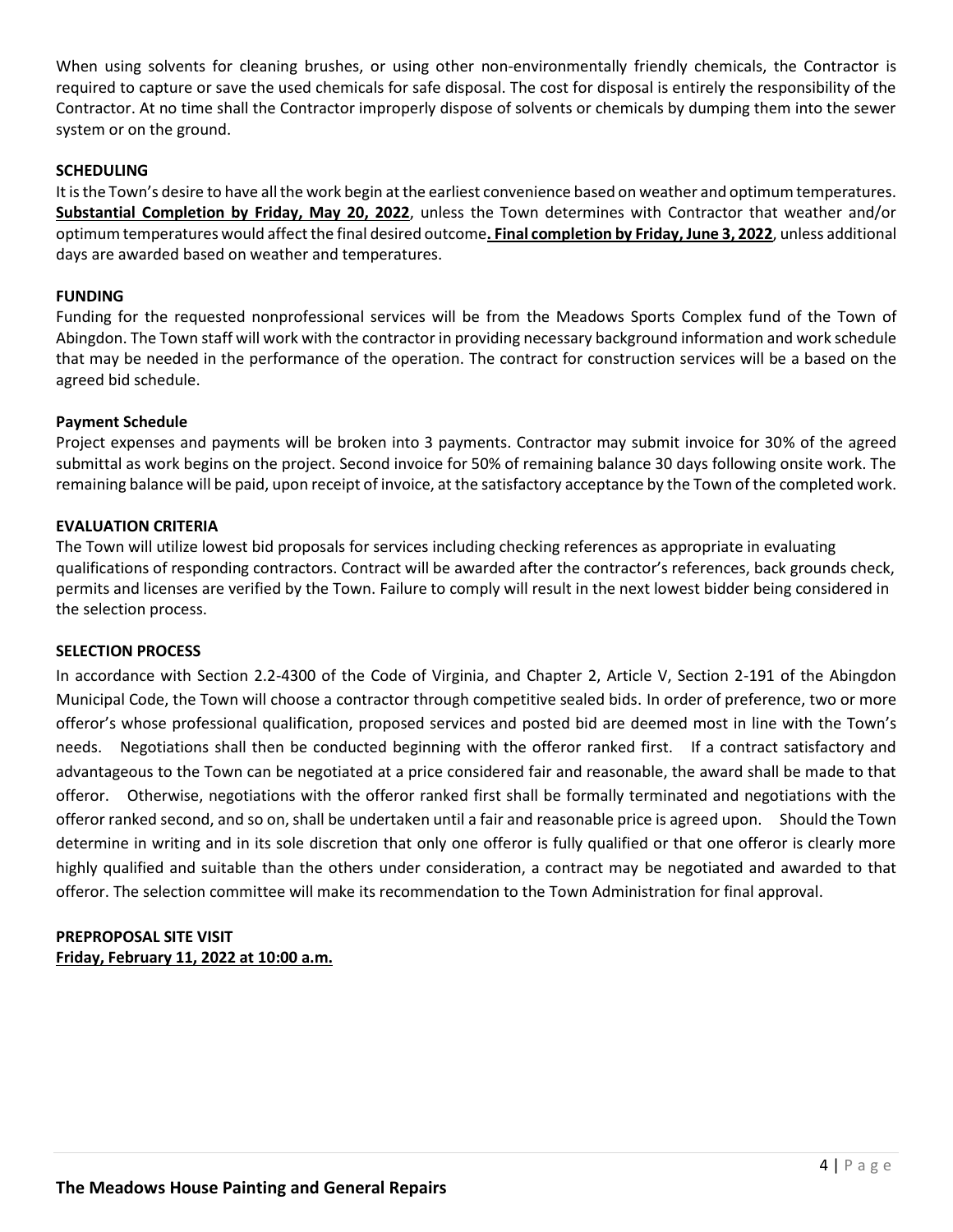#### **SUBMISSIONS AND DEADLINES**

Fully responsive proposals will contain the following information:

- 1. Completed Quote Form attached with this RFQ.
- 2. An indication of your understanding of the work needed and expertise required. Acknowledged on the Quote Form.
- 3. Quoted Price for Total Services for this Project as listed on the Quote Form.
- 4. Signature Page for Lead Mitigation Procedures.
- 5. Brief description of past experience in similar work.
- 6. Detailed schedule and work-plan to complete Scope of Service.

You may also include other information, which you believe would assist the Town in determining the appropriateness of your contractor for this work; however, the Town requests that proposals do not contain information not directly beneficial to this project.

For consideration, three (3) copies of the Quote and Lead Mitigation Acknowledgement Page must be received no later than **2:00 p.m., Friday February 25, 2022**. The submittals are to be marked on the outside "**The Meadows House Painting and General Repairs**".

**Mailed submissions** must be received by the deadline and addressed to:

## Kevin Worley Town of Abingdon P. O. Box 789 Abingdon, Virginia 24212-0789

**Courier delivered** must be received by the deadline and addressed to:

## Kevin Worley Town of Abingdon 299 Kings Mountain Drive Abingdon, Virginia 24210

Questions concerning the proposal can be directed to Matthew Henderson by:

Phone (276) 492 - 2144

Email: kworley@abingdon-va.gov

Proposals received after the stated deadline will not be accepted. After the PROPOSALS are reviewed, the Town may meet with the contractor or contractors they deem best qualified for a more detailed discussion of the project. The Town reserves the right to reject any and all proposals for any reason.

This Request for Proposal does not commit the Town to pay any costs incurred by the individuals or contractors in the preparation and submission of the proposal. The Town of Abingdon reserves the right to reject any or all proposals at any time without penalty.

**The Town of Abingdon is an equal opportunity owner/employer and will not discriminate against any vendor because of race, creed, color, religion, sex, national origin, or ADA disability status.**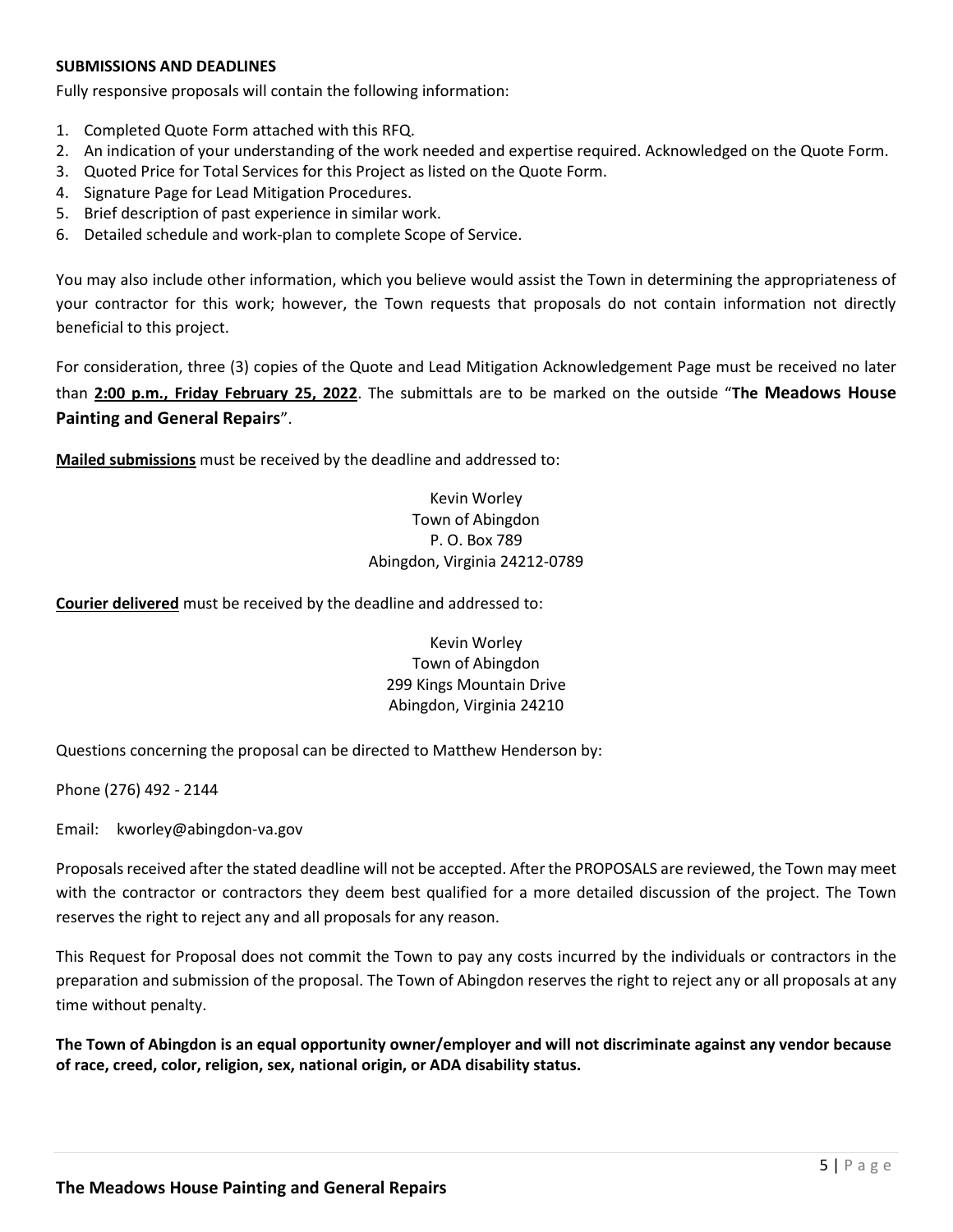#### **MEADOWS HOUSE PAINTING AND GENERAL REPAIRS QUOTE FORM**

**Quote shall be to provide all supervision, equipment, labor and materials necessary to complete the work per all terms, conditions and specifications herein.**

|                                                                                                                                                                             | 1. Scope of work items 1 - 4                                             |                                              |  |  |  |  |  |
|-----------------------------------------------------------------------------------------------------------------------------------------------------------------------------|--------------------------------------------------------------------------|----------------------------------------------|--|--|--|--|--|
| 2.                                                                                                                                                                          | Scope of work item 5                                                     |                                              |  |  |  |  |  |
| 3.                                                                                                                                                                          | Scope of work items $6 - 7$                                              |                                              |  |  |  |  |  |
| 4.                                                                                                                                                                          | Scope of work items $8 - 9$                                              |                                              |  |  |  |  |  |
| 5.                                                                                                                                                                          | Scope of work items 10 - 13                                              |                                              |  |  |  |  |  |
| 6.                                                                                                                                                                          | Scope of work item 14                                                    |                                              |  |  |  |  |  |
| 7.                                                                                                                                                                          | Scope of work item 15                                                    |                                              |  |  |  |  |  |
|                                                                                                                                                                             |                                                                          | Total Bid for ALL unit pricing (figures): \$ |  |  |  |  |  |
|                                                                                                                                                                             |                                                                          |                                              |  |  |  |  |  |
|                                                                                                                                                                             |                                                                          |                                              |  |  |  |  |  |
| By submission of this quote I certify that I have visited the site and am familiar with the<br>work area and that my quote is based on knowledge of conditions at the site. |                                                                          |                                              |  |  |  |  |  |
|                                                                                                                                                                             |                                                                          |                                              |  |  |  |  |  |
|                                                                                                                                                                             |                                                                          |                                              |  |  |  |  |  |
|                                                                                                                                                                             |                                                                          |                                              |  |  |  |  |  |
|                                                                                                                                                                             |                                                                          |                                              |  |  |  |  |  |
|                                                                                                                                                                             |                                                                          |                                              |  |  |  |  |  |
|                                                                                                                                                                             |                                                                          |                                              |  |  |  |  |  |
|                                                                                                                                                                             |                                                                          |                                              |  |  |  |  |  |
|                                                                                                                                                                             |                                                                          |                                              |  |  |  |  |  |
|                                                                                                                                                                             |                                                                          |                                              |  |  |  |  |  |
|                                                                                                                                                                             | This quote remains valid through sixty (60) days after the opening date. |                                              |  |  |  |  |  |